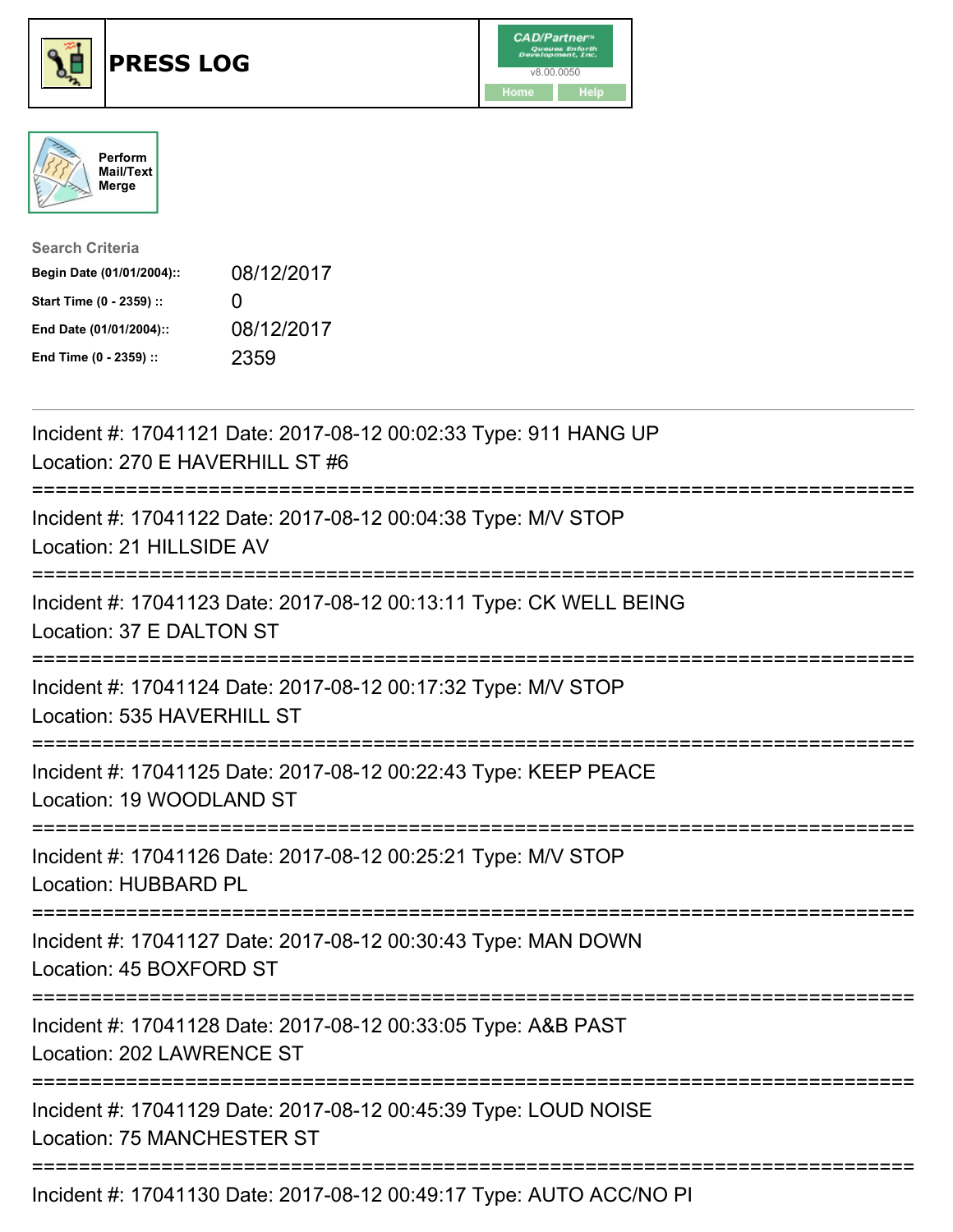Location: 58 S BROADWAY =========================================================================== Incident #: 17041131 Date: 2017-08-12 01:30:59 Type: M/V STOP Location: E HAVERHILL ST & VINE ST =========================================================================== Incident #: 17041132 Date: 2017-08-12 01:32:27 Type: M/V STOP Location: HAVERHILL ST & WEST ST =========================================================================== Incident #: 17041133 Date: 2017-08-12 01:33:45 Type: SUICIDE ATTEMPT Location: 165 PARKER ST =========================================================================== Incident #: 17041134 Date: 2017-08-12 01:37:31 Type: NOISE ORD Location: ESSEX ST & WINTER ST =========================================================================== Incident #: 17041135 Date: 2017-08-12 01:44:56 Type: M/V STOP Location: BROADWAY & METHUEN ST =========================================================================== Incident #: 17041136 Date: 2017-08-12 01:56:25 Type: MV/BLOCKING Location: METHUEN ST & MILL ST =========================================================================== Incident #: 17041137 Date: 2017-08-12 01:58:12 Type: M/V STOP Location: 36 MILTON ST =========================================================================== Incident #: 17041138 Date: 2017-08-12 01:59:10 Type: M/V STOP Location: AMESBURY ST & CANAL ST =========================================================================== Incident #: 17041139 Date: 2017-08-12 02:04:22 Type: M/V STOP Location: 14 MILTON =========================================================================== Incident #: 17041140 Date: 2017-08-12 02:06:35 Type: M/V STOP Location: MERRIMACK ST & S UNION ST =========================================================================== Incident #: 17041141 Date: 2017-08-12 02:07:33 Type: DOMESTIC/PAST Location: 54 MANCHESTER ST =========================================================================== Incident #: 17041142 Date: 2017-08-12 02:15:06 Type: FIGHT Location: 180 S UNION ST =========================================================================== Incident #: 17041143 Date: 2017-08-12 02:26:48 Type: M/V STOP Location: 75 HVHFRHILL ===========================================================================

Incident #: 17041144 Date: 2017-08-12 02:35:08 Type: M/V STOP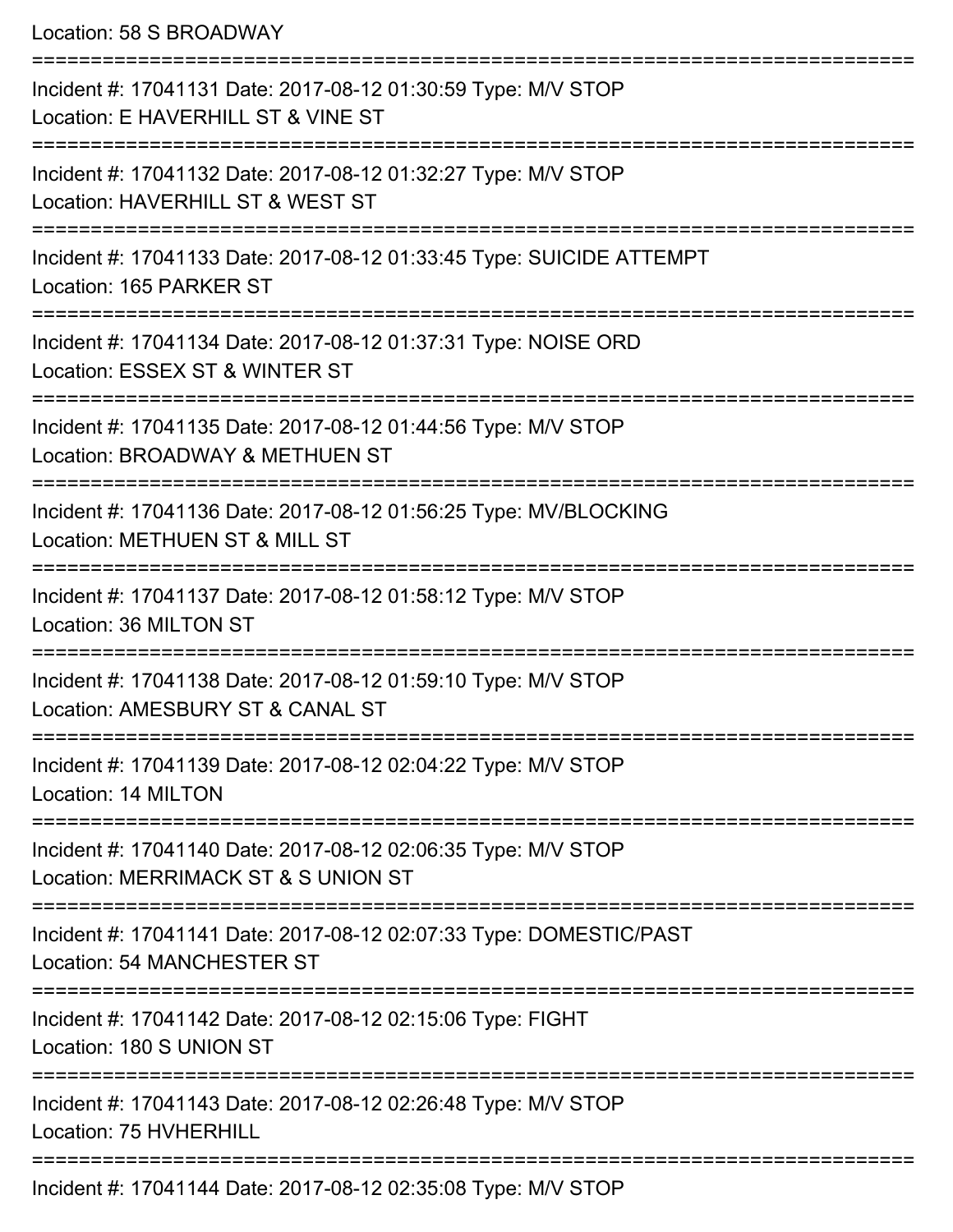| Incident #: 17041145 Date: 2017-08-12 02:39:26 Type: SUICIDE ATTEMPT<br>Location: 188 EXCHANGE ST   |
|-----------------------------------------------------------------------------------------------------|
| Incident #: 17041146 Date: 2017-08-12 02:42:59 Type: M/V STOP<br>Location: CORNISH ST & KNOX ST     |
| Incident #: 17041148 Date: 2017-08-12 02:49:22 Type: DOMESTIC/PAST<br>Location: 20 AVON ST          |
| Incident #: 17041147 Date: 2017-08-12 02:50:38 Type: HIT & RUN M/V<br>Location: BROADWAY & CROSS ST |
| Incident #: 17041149 Date: 2017-08-12 03:05:21 Type: M/V STOP<br>Location: 63 TRENTON ST            |
| Incident #: 17041150 Date: 2017-08-12 03:06:42 Type: NOISE ORD<br>Location: 232 BAILEY ST FL 3      |
| Incident #: 17041151 Date: 2017-08-12 03:07:45 Type: NOISE ORD<br>Location: 194 PROSPECT ST         |
| Incident #: 17041152 Date: 2017-08-12 03:10:44 Type: NOISE ORD<br>Location: 47 BODWELL ST FL 1      |
| Incident #: 17041153 Date: 2017-08-12 03:14:02 Type: NOISE ORD<br>Location: 78 HOLLY ST             |
| Incident #: 17041154 Date: 2017-08-12 03:14:20 Type: SUS PERS/MV<br>Location: 64 NEWBURY ST         |
| Incident #: 17041155 Date: 2017-08-12 03:16:31 Type: NOISE ORD<br>Location: 114 CHESTER ST          |
| Incident #: 17041156 Date: 2017-08-12 03:18:04 Type: UNWANTEDGUEST<br>Location: 65 THORNDIKE ST     |
| Incident #: 17041157 Date: 2017-08-12 03:19:11 Type: M/V STOP<br>Location: FOSTER ST & SALEM ST     |
| Incident #: 17041158 Date: 2017-08-12 03:22:14 Type: M/V STOP                                       |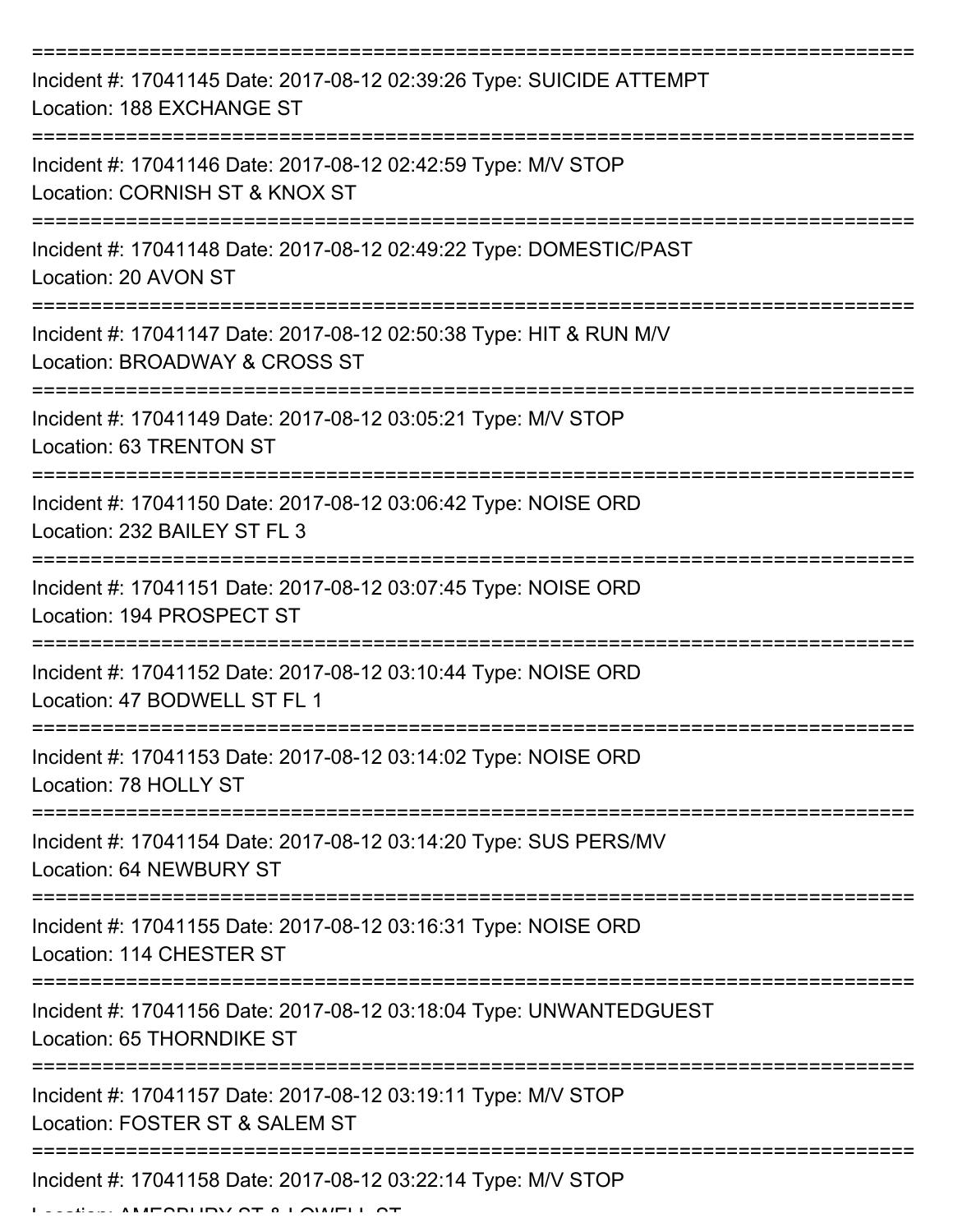| Incident #: 17041159 Date: 2017-08-12 03:23:11 Type: HIT & RUN M/V<br>Location: 32 SARATOGA ST        |
|-------------------------------------------------------------------------------------------------------|
| Incident #: 17041160 Date: 2017-08-12 03:27:31 Type: M/V STOP<br>Location: BEACON ST & MT VERNON ST   |
| Incident #: 17041161 Date: 2017-08-12 03:32:18 Type: UNWANTEDGUEST<br>Location: 65 THORNDIKE ST       |
| Incident #: 17041162 Date: 2017-08-12 03:37:17 Type: NOISE ORD<br>Location: 163 PARK ST FL 3          |
| Incident #: 17041163 Date: 2017-08-12 03:39:53 Type: A&B D/W PAST<br>Location: 65 THORNDIKE ST        |
| Incident #: 17041164 Date: 2017-08-12 03:50:34 Type: NOISE ORD<br>Location: 92 PARK ST FL 2           |
| Incident #: 17041165 Date: 2017-08-12 04:06:08 Type: DISTURBANCE<br>Location: 35 CHICKERING ST        |
| Incident #: 17041166 Date: 2017-08-12 04:55:37 Type: M/V STOP<br><b>Location: ARROW TER</b>           |
| Incident #: 17041167 Date: 2017-08-12 05:29:03 Type: DISTURBANCE<br>Location: 25 MARSTON ST           |
| Incident #: 17041168 Date: 2017-08-12 05:39:50 Type: DISTURBANCE<br>Location: MCDONALDS / 50 BROADWAY |
| Incident #: 17041169 Date: 2017-08-12 06:02:15 Type: ALARM/BURG<br>Location: 530 BROADWAY             |
| Incident #: 17041170 Date: 2017-08-12 08:03:05 Type: PARK & WALK<br>Location: 0 BROADWAY              |
| Incident #: 17041171 Date: 2017-08-12 08:07:06 Type: DOMESTIC/PROG<br>Location: 75 BROOKFIELD ST FL 2 |
| Incident #: 17041172 Date: 2017-08-12 08:41:23 Type: WARRANT SERVE                                    |

Location: 348 BROADWAY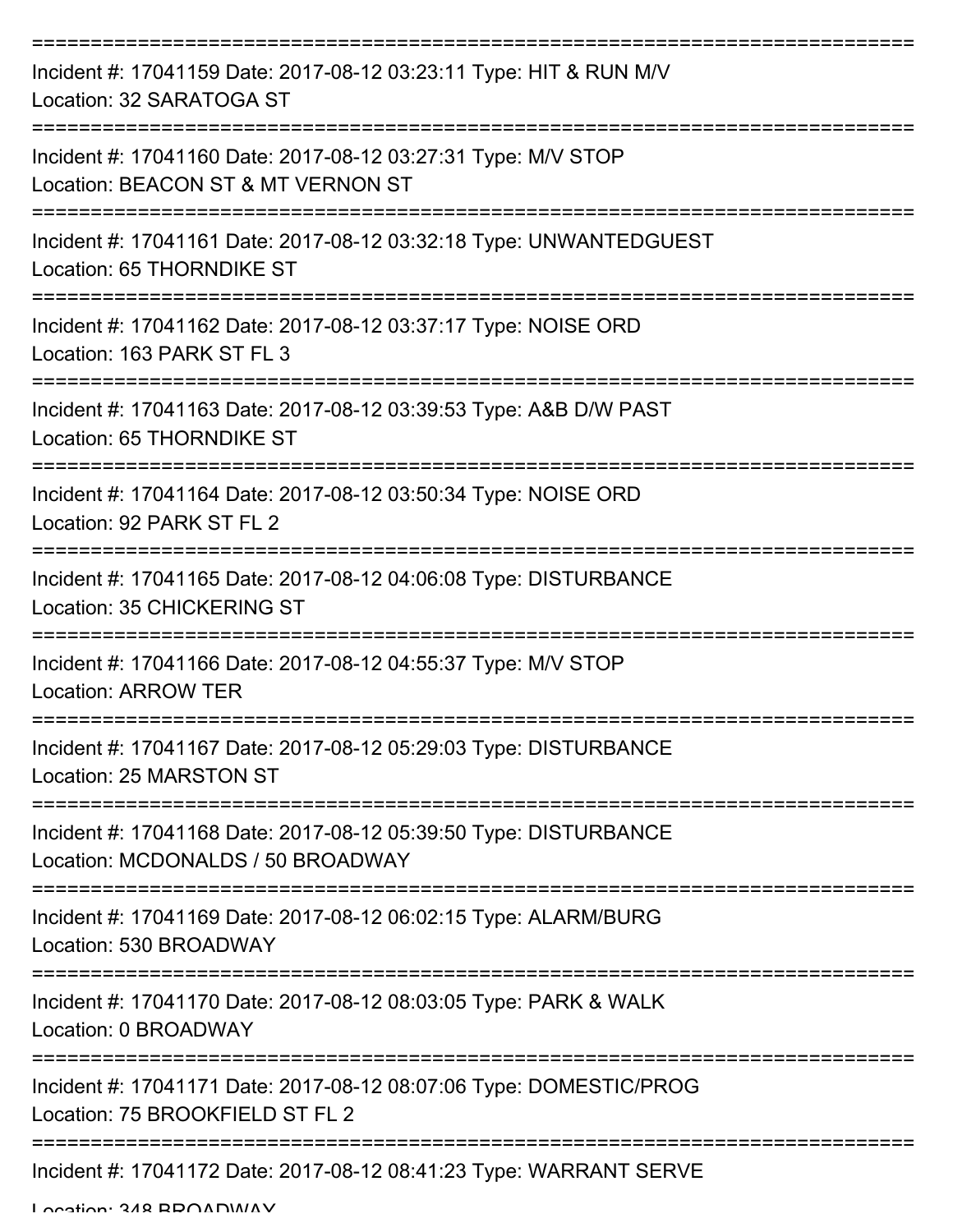| Incident #: 17041173 Date: 2017-08-12 08:48:18 Type: M/V STOP<br>Location: BROADWAY & HAVERHILL ST                                                               |
|------------------------------------------------------------------------------------------------------------------------------------------------------------------|
| Incident #: 17041174 Date: 2017-08-12 08:48:24 Type: ALARM/BURG<br>Location: CITY HALL / 200 COMMON ST<br>,________________                                      |
| Incident #: 17041175 Date: 2017-08-12 08:59:23 Type: TOW/REPOSSED<br>Location: 14 THORNDIKE ST                                                                   |
| Incident #: 17041176 Date: 2017-08-12 09:06:00 Type: AUTO ACC/UNK PI<br>Location: 99 WINTHROP AV                                                                 |
| Incident #: 17041177 Date: 2017-08-12 09:16:06 Type: DOMESTIC/PROG<br>Location: 550 BROADWAY #415                                                                |
| Incident #: 17041178 Date: 2017-08-12 09:44:46 Type: M/V STOP<br><b>Location: MARKET ST</b>                                                                      |
| Incident #: 17041179 Date: 2017-08-12 09:47:02 Type: PARK & WALK<br>Location: BROADWAY & S BROADWAY                                                              |
| Incident #: 17041180 Date: 2017-08-12 09:50:35 Type: M/V STOP<br>Location: 260 JACKSON ST                                                                        |
| Incident #: 17041181 Date: 2017-08-12 09:59:01 Type: UNWANTEDGUEST<br>Location: 56 SPRINGFIELD ST #9 FL 3                                                        |
| Incident #: 17041182 Date: 2017-08-12 10:01:13 Type: ALARM/BURG<br>Location: 91 MARKET ST #A                                                                     |
| Incident #: 17041183 Date: 2017-08-12 10:18:10 Type: UNWANTEDGUEST<br>Location: BOSTON MARKET / 435 WINTHROP AV                                                  |
| ==========================<br>===========================<br>Incident #: 17041184 Date: 2017-08-12 10:20:55 Type: ANIMAL COMPL<br>Location: DEWEY ST & HOBSON ST |
| Incident #: 17041185 Date: 2017-08-12 10:45:47 Type: SUS PERS/MV<br>Location: BROADWAY & HAVERHILL                                                               |
| Incident #: 17041186 Date: 2017-08-12 10:50:36 Type: M/V STOP                                                                                                    |

Location: CANAL & FRANKLIN ST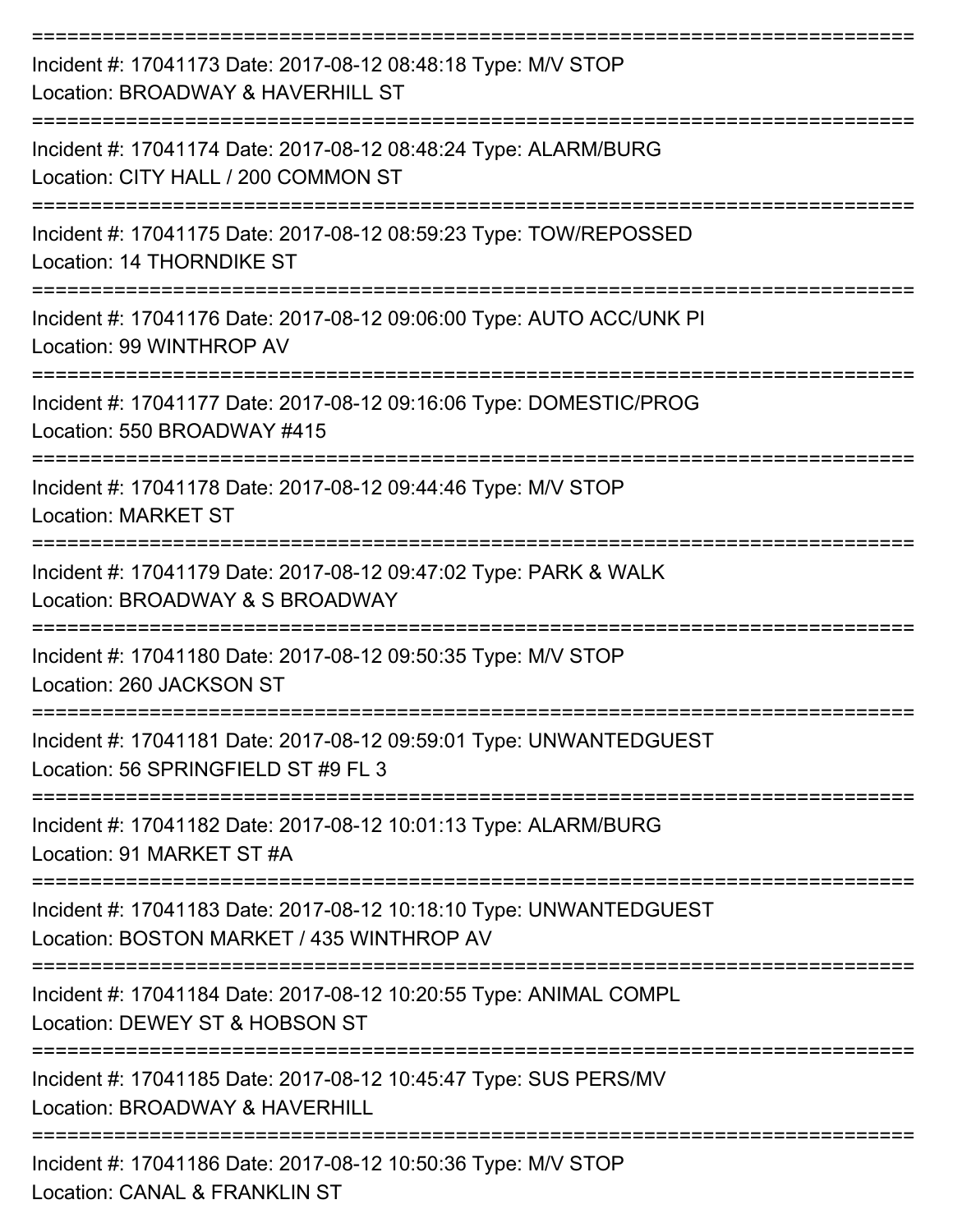| Incident #: 17041187 Date: 2017-08-12 10:54:51 Type: M/V STOP<br><b>Location: MARKET</b>                                                           |
|----------------------------------------------------------------------------------------------------------------------------------------------------|
| Incident #: 17041189 Date: 2017-08-12 10:56:12 Type: SUS PERS/MV<br>Location: BROADWAY & HAVERHILL ST                                              |
| Incident #: 17041188 Date: 2017-08-12 10:56:15 Type: KEEP PEACE<br>Location: 126 NEWTON ST<br>=================================                    |
| Incident #: 17041190 Date: 2017-08-12 11:24:26 Type: SUS PERS/MV<br>Location: 525 HOWARD ST                                                        |
| Incident #: 17041191 Date: 2017-08-12 11:49:07 Type: ALARM/BURG<br>Location: OFFICE OF LEONARD DEGNAN / 81 SALEM ST<br>=========================== |
| Incident #: 17041192 Date: 2017-08-12 11:52:06 Type: LARCENY/PAST<br>Location: MARKET ST & S UNION ST<br>=====================                     |
| Incident #: 17041193 Date: 2017-08-12 12:01:24 Type: DOMESTIC/PROG<br>Location: 5 BRADFORD ST FL 1<br>---------------------------------            |
| Incident #: 17041194 Date: 2017-08-12 12:02:18 Type: E911 HANGUP<br>Location: 128 BERNARD AV                                                       |
| Incident #: 17041195 Date: 2017-08-12 12:38:19 Type: NOISE ORD<br>Location: 245 ERVING AV                                                          |
| :===================================<br>Incident #: 17041196 Date: 2017-08-12 12:42:29 Type: HIT & RUN M/V<br>Location: ESSEX ST & JACKSON ST      |
| Incident #: 17041197 Date: 2017-08-12 12:44:58 Type: M/V STOP<br>Location: AMESBURY ST & METHUEN ST                                                |
| Incident #: 17041198 Date: 2017-08-12 12:48:33 Type: M/V STOP<br><b>Location: PARK</b>                                                             |
| Incident #: 17041199 Date: 2017-08-12 13:06:50 Type: ALARM/BURG<br>Location: 280 MERRIMACK ST                                                      |
| Incident #: 17041200 Date: 2017-08-12 13:10:48 Type: SUS PERS/MV<br>Location: 31 MYRTLE CT                                                         |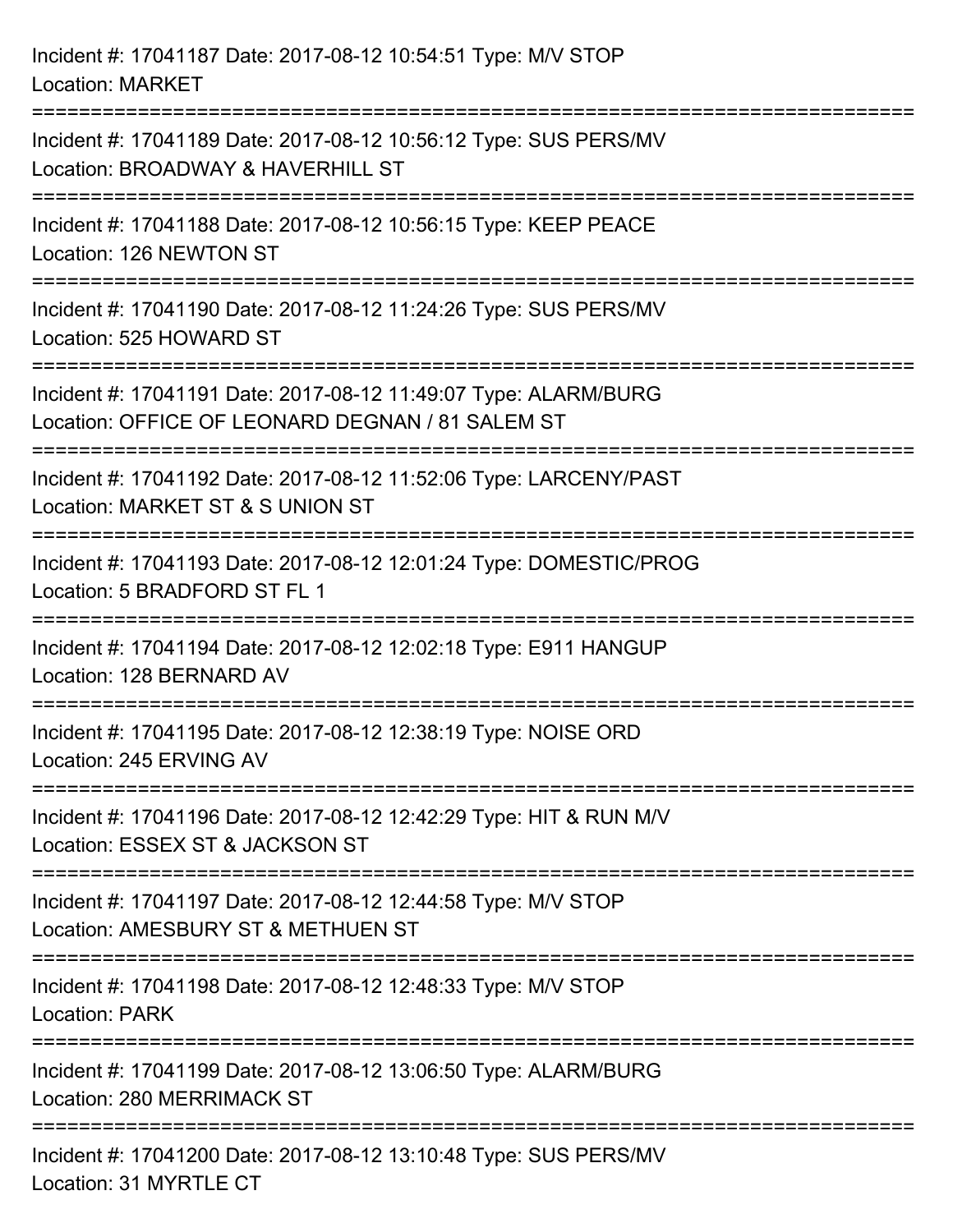| Incident #: 17041201 Date: 2017-08-12 14:31:21 Type: MV/BLOCKING<br>Location: 225 ESSEX ST                           |
|----------------------------------------------------------------------------------------------------------------------|
| Incident #: 17041202 Date: 2017-08-12 14:37:29 Type: ALARM/BURG<br>Location: COLUMBIA GAS / 55 MARSTON ST            |
| Incident #: 17041203 Date: 2017-08-12 14:37:33 Type: DOMESTIC/PAST<br>Location: 258 S UNION ST                       |
| Incident #: 17041204 Date: 2017-08-12 14:44:24 Type: M/V STOP<br>Location: 89 ANDOVER ST                             |
| Incident #: 17041205 Date: 2017-08-12 14:49:37 Type: MAN DOWN<br>Location: ELM ST & HAMPSHIRE ST<br>:=============== |
| Incident #: 17041206 Date: 2017-08-12 14:49:48 Type: M/V STOP<br>Location: ALMA ST & MYRTLE ST                       |
| Incident #: 17041207 Date: 2017-08-12 14:56:08 Type: AUTO ACC/NO PI<br>Location: 1 GENERAL ST                        |
| Incident #: 17041208 Date: 2017-08-12 15:09:16 Type: NOISE ORD<br>Location: PLEASANT ST & PLEASANT TER               |
| Incident #: 17041209 Date: 2017-08-12 15:24:26 Type: AUTO ACC/NO PI<br>Location: ELM ST & HAMPSHIRE ST               |
| Incident #: 17041210 Date: 2017-08-12 15:42:57 Type: M/V STOP<br><b>Location: PARK</b>                               |
| Incident #: 17041211 Date: 2017-08-12 15:48:14 Type: M/V STOP<br>Location: ALLSTON & HOWARD                          |
| Incident #: 17041212 Date: 2017-08-12 15:49:58 Type: M/V STOP<br><b>Location: SHATTUCK</b>                           |
| Incident #: 17041213 Date: 2017-08-12 15:51:14 Type: CLOSE STREET<br>Location: BROADWAY & COMMON ST                  |
| Incident #: 17041214 Date: 2017-08-12 15:57:04 Type: MEDIC SUPPORT<br>Location: 29 JOSEPHINE AV                      |

===========================================================================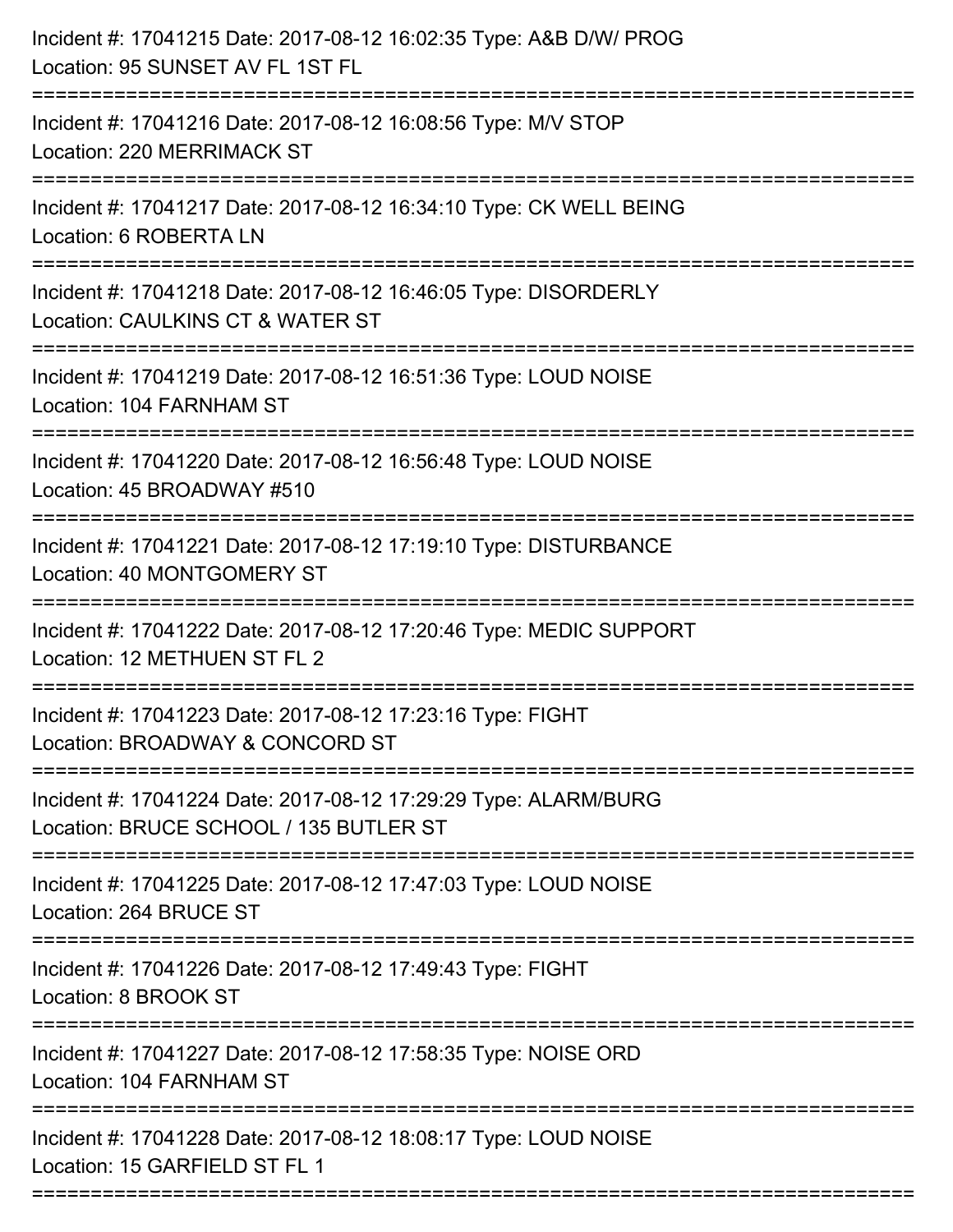| Location: 11 DAISY ST                                                                                                         |
|-------------------------------------------------------------------------------------------------------------------------------|
| Incident #: 17041229 Date: 2017-08-12 18:11:35 Type: NOISE ORD<br>Location: 47 ABBOTT ST                                      |
| Incident #: 17041231 Date: 2017-08-12 18:12:47 Type: TOW OF M/V<br>Location: 200 BRUCE ST                                     |
| Incident #: 17041232 Date: 2017-08-12 18:13:02 Type: SUS PERS/MV<br>Location: BROADWAY & ESSEX ST                             |
| Incident #: 17041233 Date: 2017-08-12 18:14:02 Type: M/V STOP<br>Location: GRAFTON ST & WINTHROP AV<br>:===================== |
| Incident #: 17041235 Date: 2017-08-12 18:28:33 Type: AUTO ACC/UNK PI<br>Location: 287 LAWRENCE ST                             |
| Incident #: 17041234 Date: 2017-08-12 18:30:01 Type: NOISE ORD<br>Location: 47 ABBOTT ST                                      |
| Incident #: 17041236 Date: 2017-08-12 18:45:50 Type: NOISE ORD<br><b>Location: FLORENCE ST</b>                                |
| Incident #: 17041237 Date: 2017-08-12 18:48:09 Type: AUTO ACC/NO PI<br>Location: SUPER LIQUORS / 35 S BROADWAY                |
| Incident #: 17041238 Date: 2017-08-12 18:50:20 Type: NOISE ORD<br>Location: 104 FARNHAM ST                                    |
| Incident #: 17041239 Date: 2017-08-12 18:59:08 Type: LOUD NOISE<br>Location: 264 SPRUCE ST                                    |
| Incident #: 17041240 Date: 2017-08-12 19:06:14 Type: M/V STOP<br>Location: DORCHESTER ST & WINTHROP AV                        |
| Incident #: 17041241 Date: 2017-08-12 19:10:38 Type: MEDIC SUPPORT<br>Location: 138 BOWDOIN ST                                |
| Incident #: 17041242 Date: 2017-08-12 19:14:39 Type: NOISE ORD<br>Location: 154 SPRUCE ST                                     |
| :=============                                                                                                                |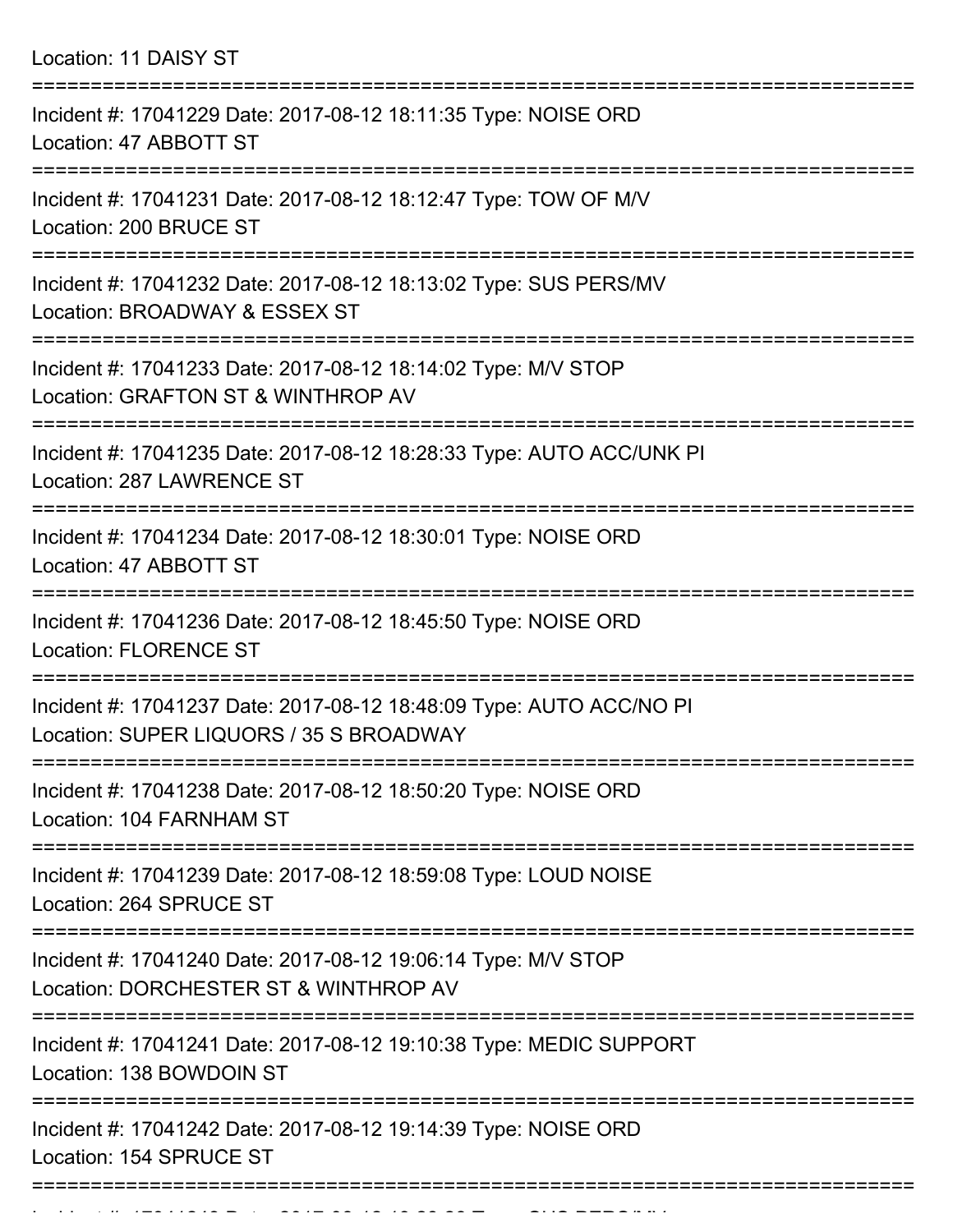Location: 71 WINTHROP AV

| Incident #: 17041244 Date: 2017-08-12 19:30:28 Type: M/V STOP<br>Location: GENERAL ST & UNION ST       |
|--------------------------------------------------------------------------------------------------------|
| Incident #: 17041245 Date: 2017-08-12 19:32:38 Type: HIT & RUN M/V<br>Location: AMESBURY ST & CANAL ST |
| Incident #: 17041246 Date: 2017-08-12 19:35:09 Type: MAN DOWN<br>Location: MEDFORD ST & OXFORD ST      |
| Incident #: 17041247 Date: 2017-08-12 19:44:32 Type: LOUD NOISE<br>Location: AVON ST & E HAVERHILL ST  |
| Incident #: 17041248 Date: 2017-08-12 19:45:54 Type: DK (DRUNK)<br>Location: 19 WINTER ST              |
| Incident #: 17041249 Date: 2017-08-12 19:48:11 Type: NOISE ORD<br>Location: 112 FARNHAM ST             |
| Incident #: 17041250 Date: 2017-08-12 19:48:34 Type: SUS PERS/MV<br>Location: 64 PLEASANT ST           |
| Incident #: 17041252 Date: 2017-08-12 19:56:58 Type: LOUD NOISE<br>Location: 39 SPRINGFIELD ST         |
| Incident #: 17041251 Date: 2017-08-12 20:01:01 Type: M/V STOP<br>Location: ANDOVER ST & BLANCHARD ST   |
| Incident #: 17041253 Date: 2017-08-12 20:10:18 Type: UNKNOWN PROB<br>Location: PEMBERTON PARK / null   |
| Incident #: 17041254 Date: 2017-08-12 20:14:10 Type: FIGHT<br>Location: 5 CROSS ST                     |
| Incident #: 17041255 Date: 2017-08-12 20:21:19 Type: M/V STOP<br>Location: BROADWAY & HAVERHILL ST     |
| Incident #: 17041256 Date: 2017-08-12 20:21:53 Type: LOUD NOISE<br><b>Location: 10 SAUNDERS ST</b>     |
|                                                                                                        |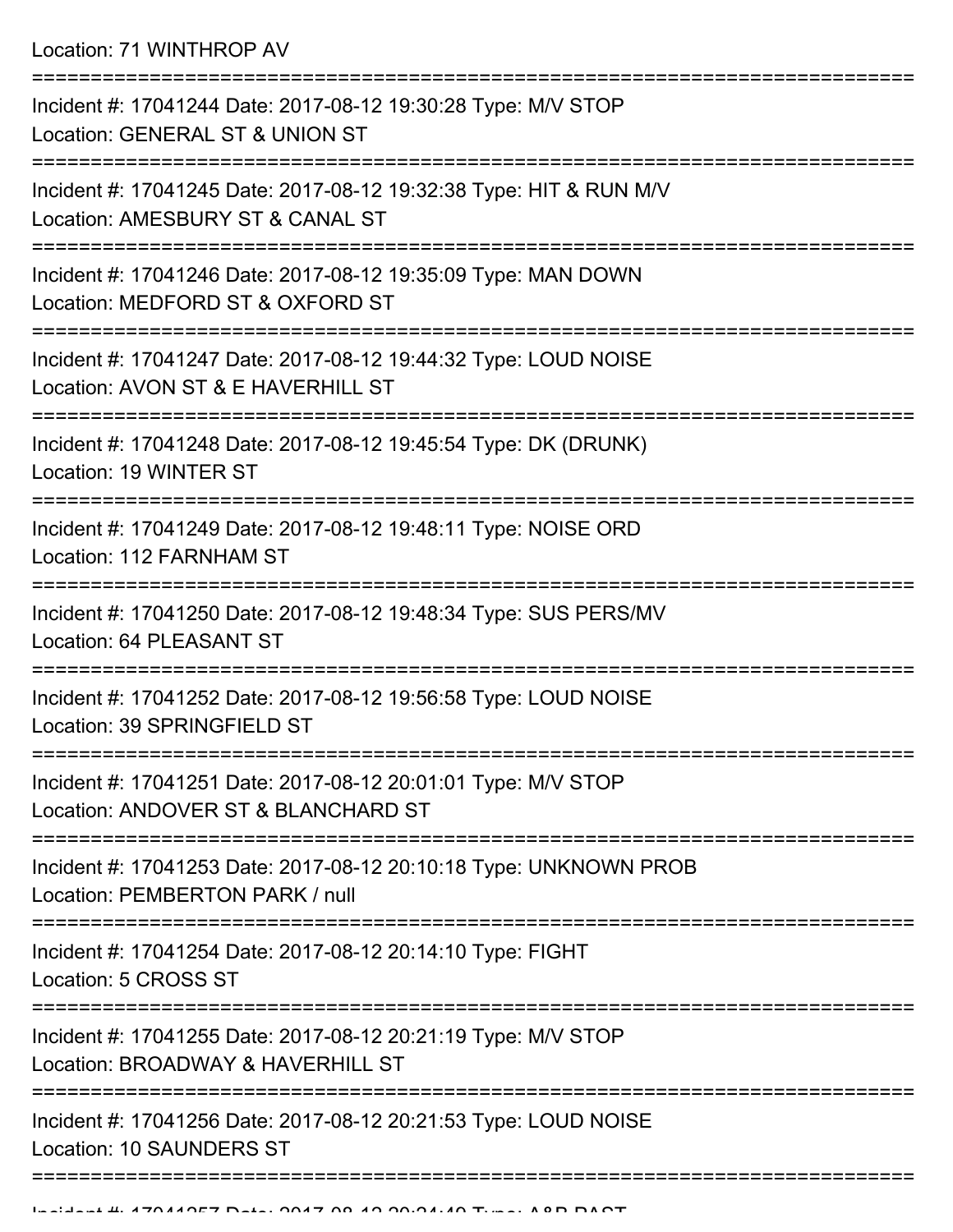Location: 18 LEA ST FL 3

=========================================================================== Incident #: 17041259 Date: 2017-08-12 20:38:14 Type: MV/BLOCKING Location: 9 THORNDIKE ST =========================================================================== Incident #: 17041258 Date: 2017-08-12 20:38:18 Type: RECOV/STOL/MV Location: LAWRENCE ST & MAPLE ST =========================================================================== Incident #: 17041260 Date: 2017-08-12 20:40:35 Type: ALARM/BURG Location: ARLINGTON SCHOOL / 150 ARLINGTON ST =========================================================================== Incident #: 17041262 Date: 2017-08-12 20:51:54 Type: SUS PERS/MV Location: 4 MEDFORD ST =========================================================================== Incident #: 17041261 Date: 2017-08-12 20:53:03 Type: GENERAL SERV Location: MT VERNON / null =========================================================================== Incident #: 17041263 Date: 2017-08-12 20:58:06 Type: FIRE WORKS Location: BOXFORD & PHILLIPS ST =========================================================================== Incident #: 17041264 Date: 2017-08-12 21:03:06 Type: LOUD NOISE Location: CAMBRIDGE ST & GARFIELD ST =========================================================================== Incident #: 17041266 Date: 2017-08-12 21:03:57 Type: ALARM/BURG Location: BARKER ST & RESERVOIR ST =========================================================================== Incident #: 17041265 Date: 2017-08-12 21:04:37 Type: LOUD NOISE Location: 153 WILLOW ST =========================================================================== Incident #: 17041267 Date: 2017-08-12 21:07:29 Type: DK (DRUNK) Location: 59 TREMONT ST =========================================================================== Incident #: 17041268 Date: 2017-08-12 21:13:54 Type: LOUD NOISE Location: 9 EASTON ST =========================================================================== Incident #: 17041270 Date: 2017-08-12 21:15:32 Type: DRUG VIO Location: 32 SPRUCE ST =========================================================================== Incident #: 17041269 Date: 2017-08-12 21:16:11 Type: NOISE ORD Location: 210 MARKET ST ===========================================================================

Incident #: 17041271 Date: 2017-08-12 21:18:13 Type: NOISE ORD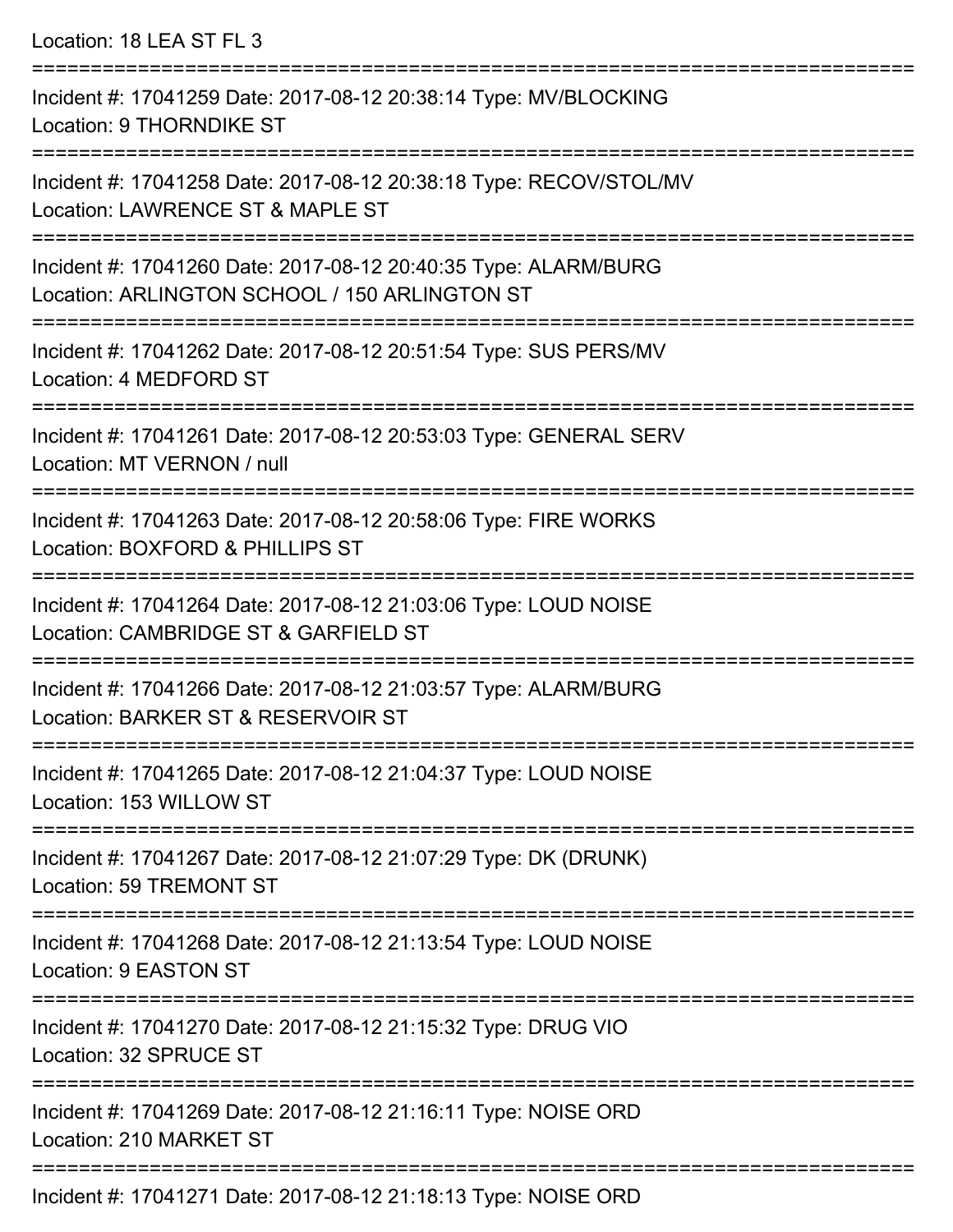| Incident #: 17041272 Date: 2017-08-12 21:18:31 Type: MEDIC SUPPORT<br>Location: 250 FARNHAM ST #1     |
|-------------------------------------------------------------------------------------------------------|
| Incident #: 17041273 Date: 2017-08-12 21:20:35 Type: LOUD NOISE<br><b>Location: FLORENCE ST</b>       |
| Incident #: 17041274 Date: 2017-08-12 21:25:59 Type: DISTURBANCE<br><b>Location: 85 MANCHESTER ST</b> |
| Incident #: 17041275 Date: 2017-08-12 21:27:08 Type: FIGHT<br>Location: 58 OSGOOD ST                  |
| Incident #: 17041276 Date: 2017-08-12 21:29:14 Type: NOISE ORD<br>Location: JOHN ST & MIDLAND ST      |
| Incident #: 17041277 Date: 2017-08-12 21:38:01 Type: LOUD NOISE<br>Location: 49 EXCHANGE ST           |
| Incident #: 17041278 Date: 2017-08-12 21:51:19 Type: LOUD NOISE<br>Location: 24 WILLIAM ST            |
| Incident #: 17041279 Date: 2017-08-12 21:53:06 Type: LOUD NOISE<br>Location: 50 KINGSTON ST           |
| Incident #: 17041280 Date: 2017-08-12 21:54:57 Type: NOISE ORD<br>Location: 75 MANCHESTER ST          |
| Incident #: 17041284 Date: 2017-08-12 21:59:11 Type: LOUD NOISE<br>Location: 98 FARNHAM ST FL 1       |
| Incident #: 17041281 Date: 2017-08-12 22:00:10 Type: NOISE ORD<br>Location: 274 E HAVERHILL ST #11    |
| Incident #: 17041282 Date: 2017-08-12 22:03:43 Type: NOISE ORD<br>Location: 192 BAILEY ST             |
| Incident #: 17041283 Date: 2017-08-12 22:05:05 Type: M/V STOP<br>Location: MAPLE ST & SHORT ST        |
| Incident #: 17041285 Date: 2017-08-12 22:13:14 Type: UNWANTEDGUEST                                    |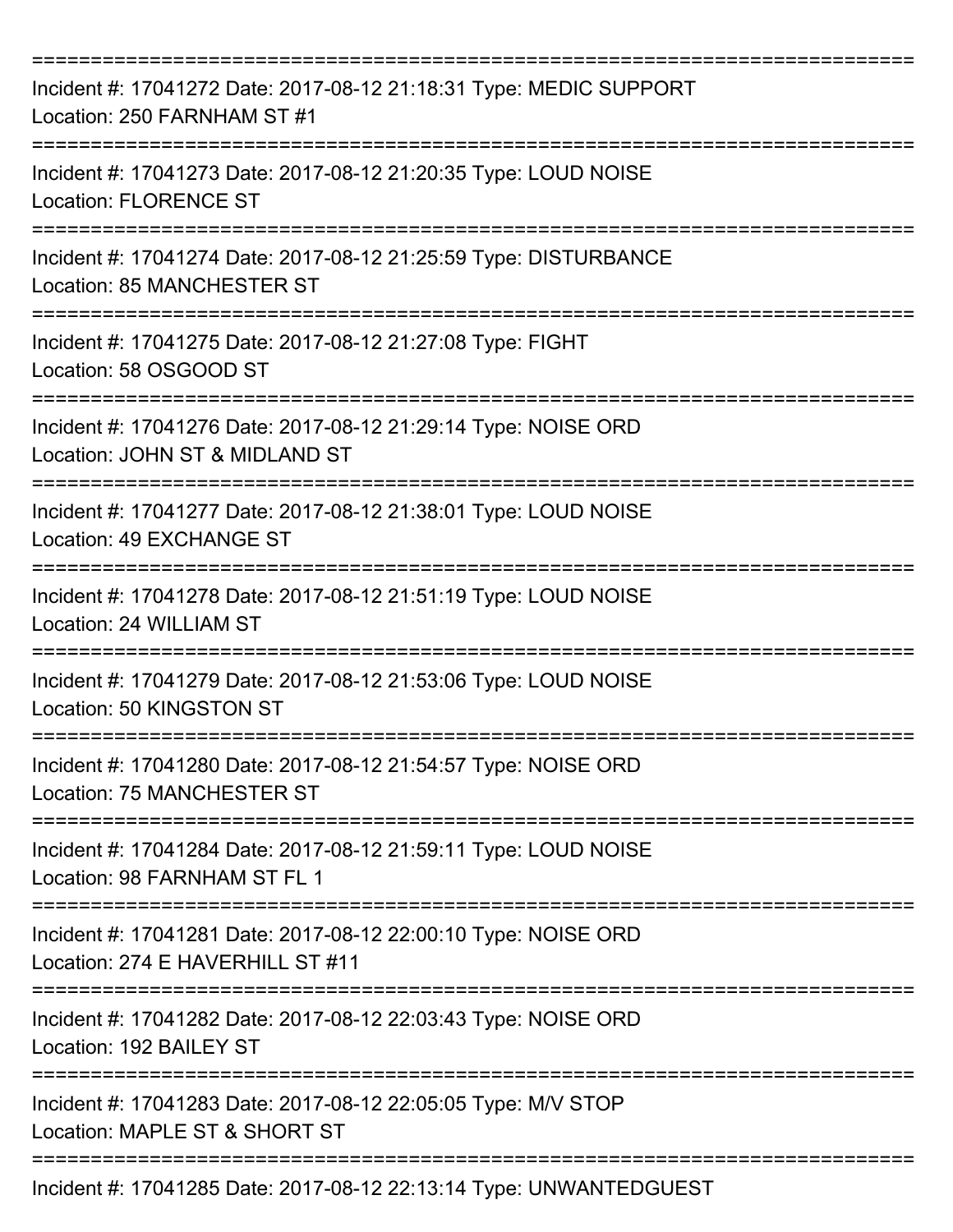| Incident #: 17041290 Date: 2017-08-12 22:13:58 Type: LOUD NOISE<br>Location: BROADWAY & WHITMAN ST       |
|----------------------------------------------------------------------------------------------------------|
| Incident #: 17041286 Date: 2017-08-12 22:15:17 Type: SUS PERS/MV<br><b>Location: HAMPSHIRE ST</b>        |
| Incident #: 17041287 Date: 2017-08-12 22:15:48 Type: NOISE ORD<br>Location: CAMBRIDGE ST & GARFIELD ST   |
| Incident #: 17041288 Date: 2017-08-12 22:16:08 Type: NOISE ORD<br>Location: 17 ACTON ST                  |
| Incident #: 17041289 Date: 2017-08-12 22:18:05 Type: NOISE ORD<br>Location: 4 WEBSTER CT FL 3            |
| Incident #: 17041291 Date: 2017-08-12 22:21:39 Type: LOUD NOISE<br>Location: 82 BENNINGTON ST            |
| Incident #: 17041292 Date: 2017-08-12 22:24:15 Type: LOUD NOISE<br>Location: 52 HOWARD ST<br>=========== |
| Incident #: 17041293 Date: 2017-08-12 22:25:57 Type: LOUD NOISE<br><b>Location: 75 MANCHESTER ST</b>     |
| Incident #: 17041294 Date: 2017-08-12 22:31:02 Type: NOISE ORD<br>Location: XAVIER / 245 LAWRENCE ST     |
| Incident #: 17041295 Date: 2017-08-12 22:40:33 Type: LOUD NOISE<br>Location: JOHN ST & MIDLAND ST        |
| Incident #: 17041296 Date: 2017-08-12 22:46:10 Type: M/V STOP<br>Location: 75 MANCHESTER ST              |
| Incident #: 17041297 Date: 2017-08-12 22:47:46 Type: LOUD NOISE<br>Location: 143 UNION ST FL 1           |
| Incident #: 17041299 Date: 2017-08-12 22:55:01 Type: LOUD NOISE<br>Location: 4 WEBSTER CT FL 3           |
| Incident #: 17041298 Date: 2017-08-12 22:55:50 Type: NOISE ORD                                           |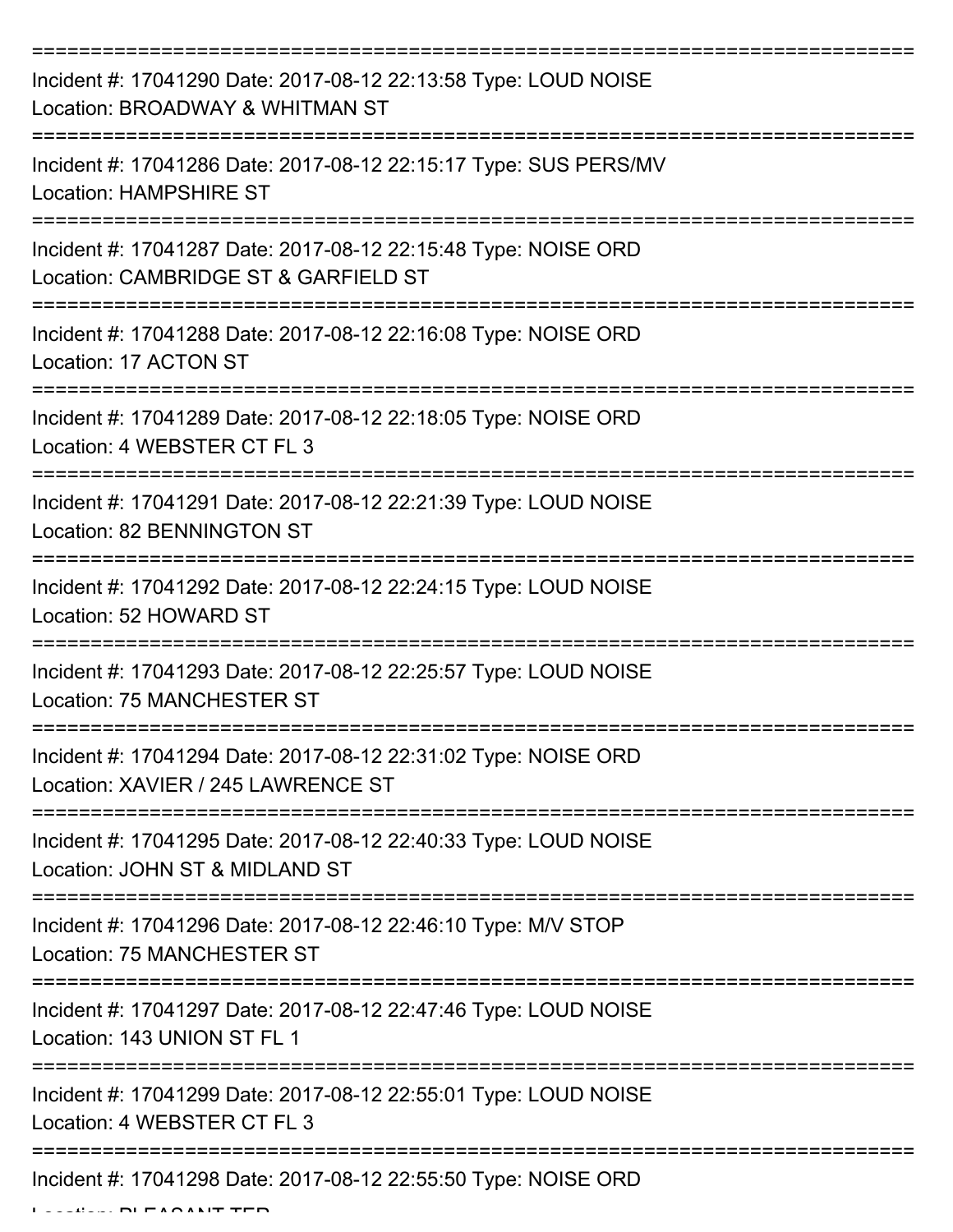| Incident #: 17041300 Date: 2017-08-12 23:04:16 Type: SHOTS FIRED<br>Location: 34 POPLAR ST          |
|-----------------------------------------------------------------------------------------------------|
| Incident #: 17041301 Date: 2017-08-12 23:11:09 Type: LOUD NOISE<br>Location: 31 EXCHANGE ST         |
| Incident #: 17041302 Date: 2017-08-12 23:11:42 Type: M/V STOP<br><b>Location: PEMBERTON PARK</b>    |
| Incident #: 17041304 Date: 2017-08-12 23:11:51 Type: DK (DRUNK)<br>Location: 83 OSGOOD ST           |
| Incident #: 17041303 Date: 2017-08-12 23:13:09 Type: NOISE ORD<br>Location: 24 CHESTER ST           |
| Incident #: 17041305 Date: 2017-08-12 23:13:41 Type: NOISE ORD<br>Location: 7 SPRUCE ST             |
| Incident #: 17041307 Date: 2017-08-12 23:14:15 Type: DEATH SUDDEN<br>Location: 75 LEXINGTON ST FL 1 |
| Incident #: 17041306 Date: 2017-08-12 23:14:25 Type: LOUD NOISE<br>Location: 98 FARNHAM ST          |
| Incident #: 17041308 Date: 2017-08-12 23:17:29 Type: LOUD NOISE<br>Location: 44-46 SALEM ST         |
| Incident #: 17041309 Date: 2017-08-12 23:18:48 Type: NOISE ORD<br>Location: 212 WATER ST            |
| Incident #: 17041310 Date: 2017-08-12 23:24:28 Type: LOUD NOISE<br>Location: 25 HANCOCK ST          |
| Incident #: 17041311 Date: 2017-08-12 23:26:39 Type: LOUD NOISE<br>Location: 155 WEST ST            |
| Incident #: 17041312 Date: 2017-08-12 23:28:56 Type: DISTURBANCE<br>Location: 75 WINTHROP AV        |
| Incident #: 17041313 Date: 2017-08-12 23:29:48 Type: NOISE ORD                                      |

Location: HAFFNER'S CAR WASH / 69 PARKER ST